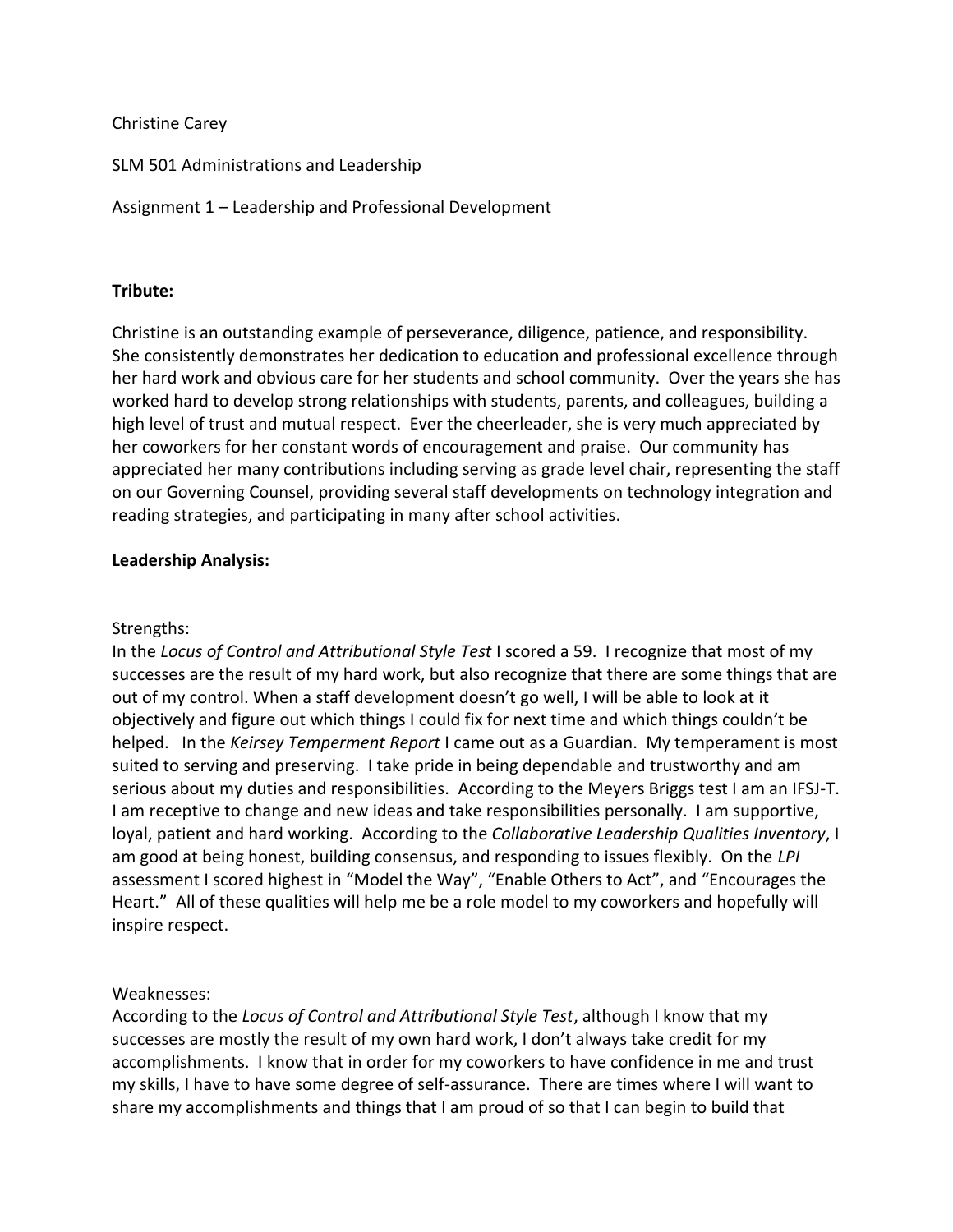relationship of trust and respect among the staff that I will lead. After reviewing the results of my *Meyers Briggs* and *Keirsey Temperment Report* I noticed that sometimes I can be a bit too altruistic and sensitive. I do like people to be happy and occasionally I spend too much energy trying to please everyone. I need to work on developing a thicker skin and being ready to assert myself when I feel strongly about a new initiative.

## **Professional Development Plan:**

OBJECTIVES—List the objectives of your plan.

• I would like to learn more about Learning Commons, what they entail, and how they can be implemented.

1. Professional Memberships—List the professional associations you have joined. Example: MASL, ALA, AASL, ACLS, YALSA, IBBY, IASL. Identify their representative listservs and online resources you will use.

AASL – This association is especially for school librarians and offers online learning and continuing education, publications and journals, research and statistics, conferences and meetings and much more. This was a large source of information for me in the development of this plan.

ALSC – This is the world's largest organization dedicated to supporting library services for children. By being a member I have access to professional development opportunities, the latest library initiatives for children (like Junior Maker Space by LEGO), and many professional tools such as book lists, and digital media resources.

MASL – This is Maryland's organization for school librarians. It offers annual conferences, professional development and networking opportunities, and coordination of the Black-Eyed Susan Awards.

2. Professional Articles and Books—Identify the journals you will read. Identify and annotate specific articles that will meet your professional plan. Identify and annotate new books.

Cohen, Sydnye. "Developing a Learning Commons." *Teacher Librarian*. June 2015. 48-50. Print.

This article is written by a teacher librarian who transformed her own library into a learning commons. She offers useful advice and the benefit of learning from her mistakes.

Fleming, Laura. *Worlds of Making: Best practices for establishing a makerspace for your school*. London: Sage Publications Ltd., 2015. Print.

In order to have a successful Learning Commons, I will want to have a great "makerspace." A makerspace is a place for students to use a variety of resources in order to create, invent, and learn. This book describes the best ways to make this kind of "DIY" space happen in your library.

Graves, Colleen. "Learning Commons on a Dime." *School Library Monthly*. Jan 2014. 37-39. Print.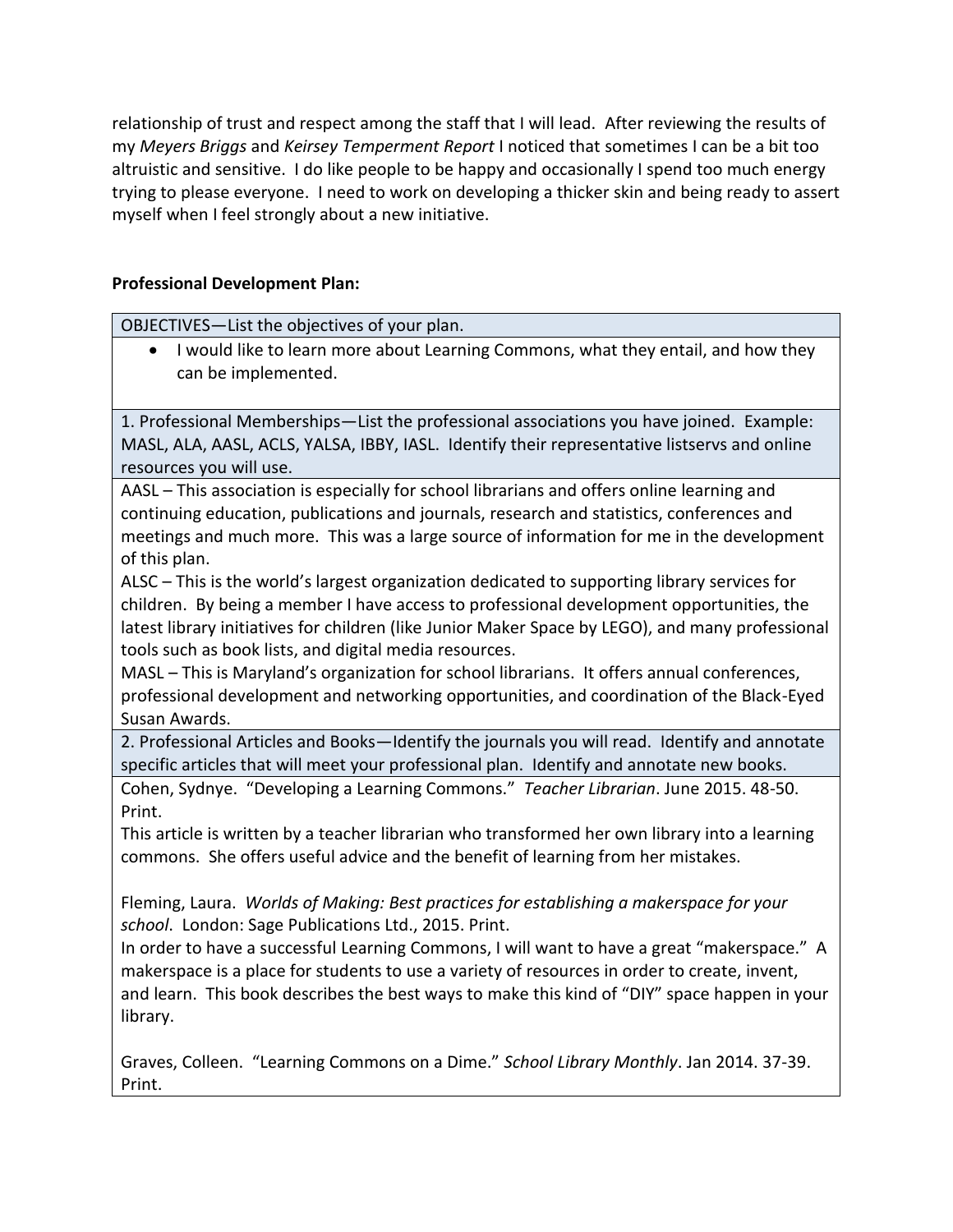The school I am in now has little to no money allotted in its budget for a school library. I will need to have some budget savvy ideas to convince our administration and governing council that we can afford it. This article offers some tips on how to implement a Learning Commons using what you already have.

Harland, Pamela Colburn. *The Learning Commons: Seven simples steps to transform your library*. Santa Barbara, CA: Libraries Unlimited, 2011. Print.

This book provides a roadmap for me to follow in order to adapt my school library to become a Learning Commons. It includes surveys, sample newsletters, library reports, research paper formatting guides, photos, and practical suggestions for getting started.

Loertsher, David V. and Carol Koechlin. "Climbing to Excellence: Defining Characteristics of successful learning commons." *Knowledge Quest*. Mar/Apr 2014. 14-15. Print. This is an in depth look at what successful Learning Commons looks like. The authors stress the importance of a Learning Commons and how it serves to bridge the gap between educational philosophy and the real world. It is a place for experimenting, playing, making, doing, thinking, collaborating, and doing.

Murray, Esra. *Teacher Librarian*. Oct 2015. 18-24. Print.

This article talks about the importance of collaboration between teacher and librarian in a Learning Commons. It is written by a classroom teacher who shares her experience collaborating with the school librarian. Since I will want the cooperation and help of the teachers in my building, this article will be a great resource.

3. Webinars, Websites, Social Networking—Identify and annotate the webinars you will take; the books you'll read. Identify and annotate the blogs and twitter accounts you'll follow. Webinars:

*Reinventing the Library* (AASL) Thursday, December 2

This webinar offers tips on how to transform your library into an innovative area where young people can tinker, create, and explore. This fits perfectly with my goal to turn our library into a Learning Commons.

*Exploring the Engineering is Elementary Website to Enhance Your Engineering Curriculum* (AASL) Wednesday February 3, 2016

In this session, presenter Nicole O'neil will introduce us to the *Engineering is Elementary* curriculum which supports educators and children in developing engineering literacy. Since creation and experimentation are a big part of a Learning Commons, this would be a great way to bolster my knowledge of engineering for children.

Websites:

<http://www.schoollearningcommons.info/> - A website created by David Loertscher and Carol Koechlin who are prominent figures in the Learning Commons movement. It offers an overview, practical advice and ideas for setting up a Learning Commons.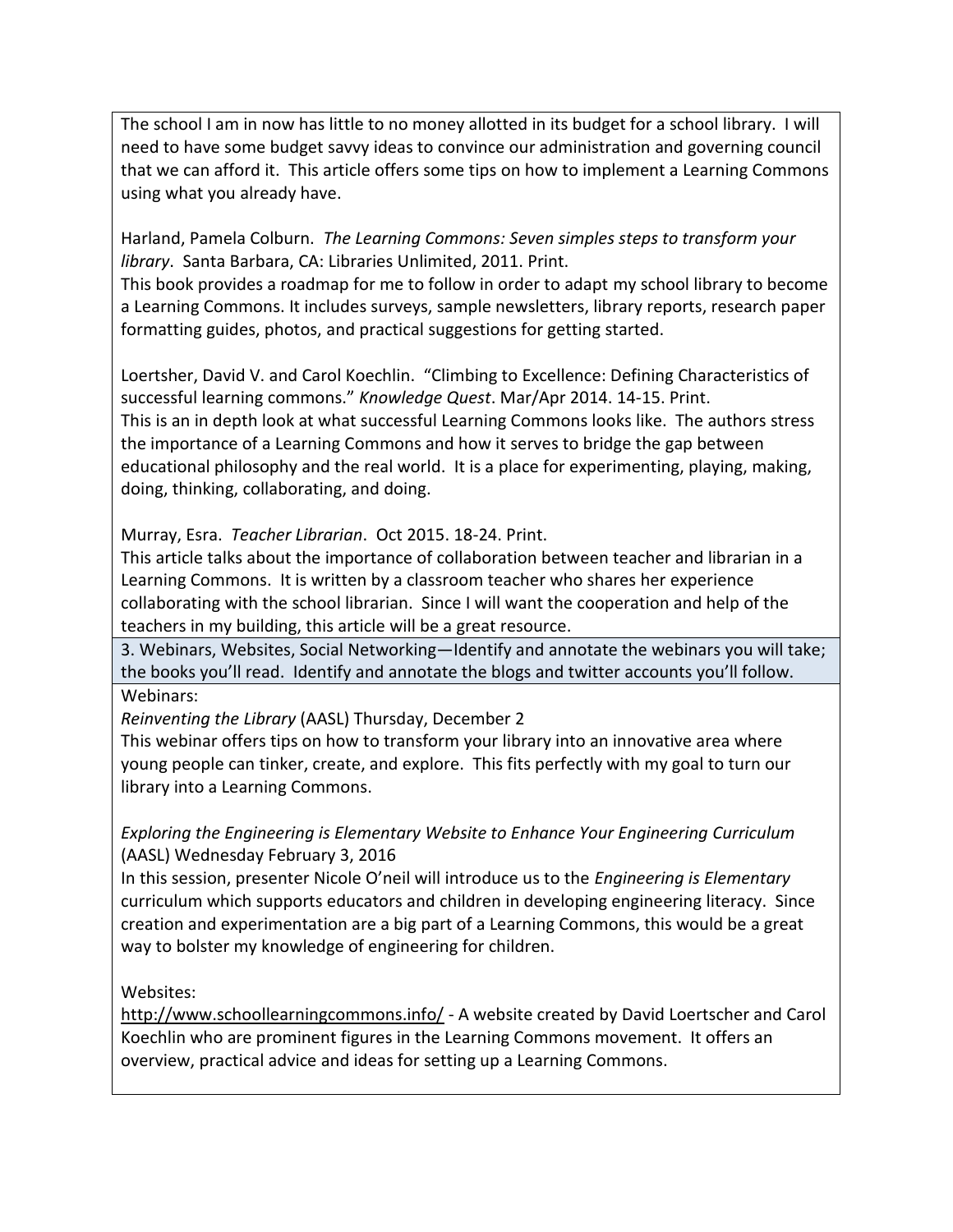<http://hwhitt.wix.com/wgslibrary> This school recently won the "Build Something Bold Award" from School Library Journal. They have an incredible space full of technology and unique learning opportunities that I can use for ideas.

[https://smithsystem.com/school-setting/learning-](https://smithsystem.com/school-setting/learning-commons/?gclid=Cj0KEQjwnrexBRDNmZzNkf7c4c4BEiQALnlxhRWm4x_Km-ey9Mr-Ru8YaSlCYycjI3QXFUW_EL0bjsoaAgf98P8HAQ)

[commons/?gclid=Cj0KEQjwnrexBRDNmZzNkf7c4c4BEiQALnlxhRWm4x\\_Km-ey9Mr-](https://smithsystem.com/school-setting/learning-commons/?gclid=Cj0KEQjwnrexBRDNmZzNkf7c4c4BEiQALnlxhRWm4x_Km-ey9Mr-Ru8YaSlCYycjI3QXFUW_EL0bjsoaAgf98P8HAQ)[Ru8YaSlCYycjI3QXFUW\\_EL0bjsoaAgf98P8HAQ](https://smithsystem.com/school-setting/learning-commons/?gclid=Cj0KEQjwnrexBRDNmZzNkf7c4c4BEiQALnlxhRWm4x_Km-ey9Mr-Ru8YaSlCYycjI3QXFUW_EL0bjsoaAgf98P8HAQ) This is a vendor that sells furniture with the Learning Commons design in mind.

Twitter:

@davidloertscher – A prominent leader in the Learning Commons movement @SHECommons – Twitter account of Strawberry Hill Elementary Learning Commons

# Facebook:

David Loertscher – A prominent leader in the Learning Commons movement New Providence Elementary Learning Commons – another innovative school with great ideas for Learning Commons

Blog

<http://skillinlibrary.blogspot.com/> Skillin Elementary Library is another innovative Learning Commons model to get great ideas from

4. Conferences—Identify and annotate the conferences you will attend.

*Microsoft Innovative Educator Teacher Academy* – November 21, 2015 Rochester NY This conference is designed for the K-12 classroom educator who wants to learn more about Microsoft's best tools and resources for classroom learning. This would be a great resource for me to learn the latest education innovations available so that I could come back and implement them in my Learning Commons.

MASL Conference – October 16, 2015 Maritime Institute, Linthicum, MD This conference is specifically for Maryland School librarians and is a good opportunity to learn more about state-wide initiatives and network with other librarians in the state who have Learning Commons in their schools.

5. Participation in School and District Committees, Data collection, research.

MVMPCS Governing Counsel – this is a committee of teachers, administrators, and parents who make decisions about budgeting, curriculum, and school initiatives. It would be most beneficial for me to participate in this counsel to start selling my idea for a Learning Commons

FCPS Professional Development Schools Network – With this network of resources I can partner with other schools in the county that are implementing or thinking about implementing Learning Commons.